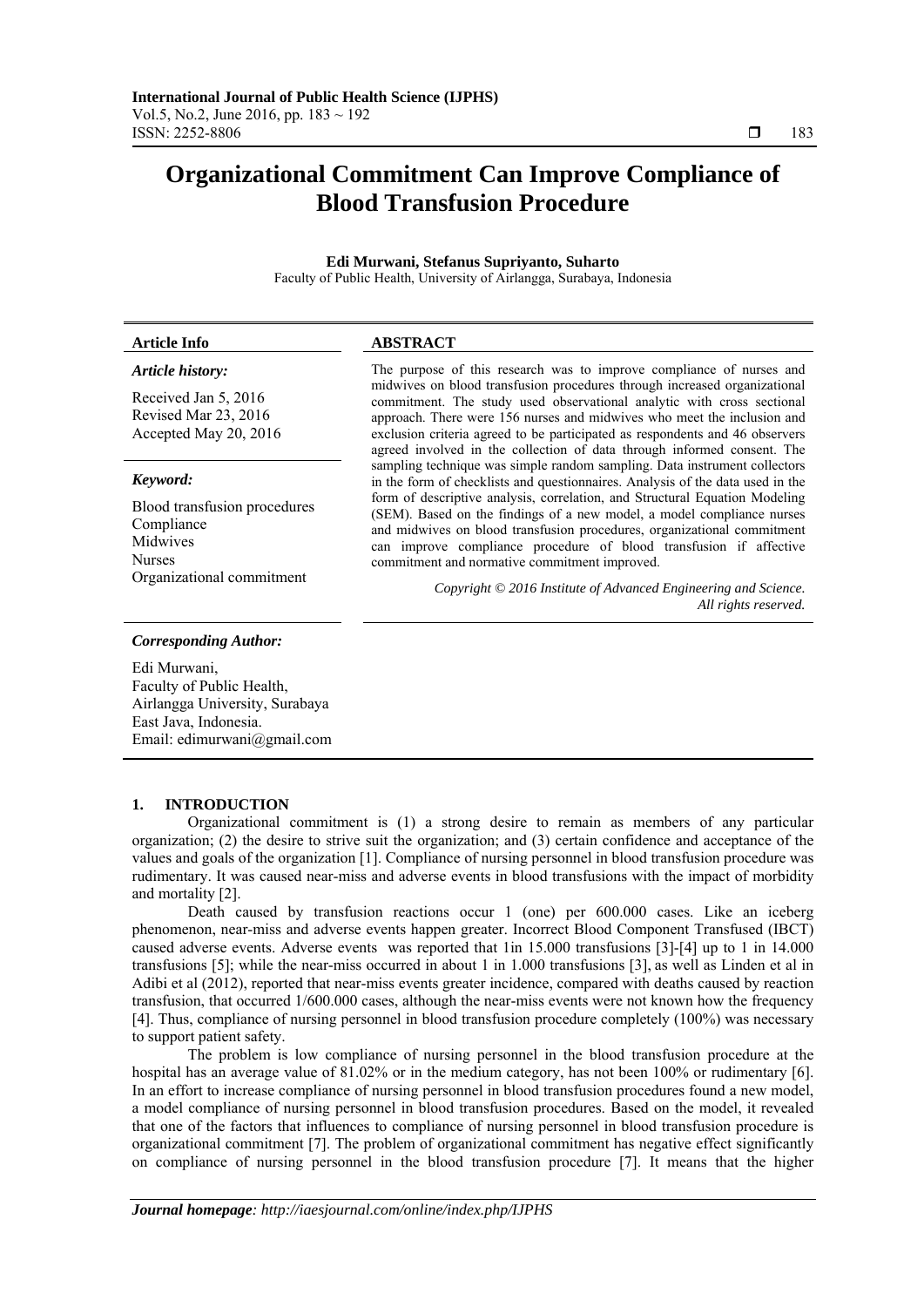organizational commitment decreasing compliance of nurses and midwives in the blood transfusion procedures. So that the formulation of the problem of this research is as follows. Can organizational commitment improve compliance of nurses and midwives' blood transfusion procedure to support patient safety?

#### **2. RESEARCH METHOD**

The design of this study was an analytic correlation with cross sectional approach. The study populations were nurses and midwives in the Inpatient I (Medicine and Stroke Unit), Inpatient II (Medicine Surgery), Inpatient III (Obstetrics & Gynecology) and Anesthesi & Reanimation Installation, in one of type A Education Hospital in Indonesia in April to July 2013. The populations were 410 people [8]. Target populations were 364 people, and not target populations were 46 people.

Samples of this dissertation were nurses and midwives who met the inclusion criteria: (1) implementing nursing/midwifery; (2) carry out a blood transfusion in adult patients. (3) the implementation of the observations: (a) beginning of the program a doctor, (b) blood sampling, (c) sending blood samples to the Blood Bank/UTD or others hospital, (d) acceptance of the blood of Blood Bank/UTD or others hospital, (e) preparation to enter into the patient's blood, (f) the implementation of blood entering into the patient until the first pumpkin finished; (4) one respondent observed one time. Exclusion criteria: (1) the head of the infirmary, the deputy head of the treatment room and head room in case of hospitalization; (2) blood transfusion pumpkin into two and so on. A large sample of 156 people, sampling techniques was simple random sampling.

Instruments data were questionnaire and checklist. Based on the theory that supports structured grating instruments then consulted to experts (promoters and co-promoter) to fulfill content validity and construct validity. Furthermore, the questionnaire of organizational commitment made edits to the Indonesian Department of the Faculty of Letters, State University of Malang to conform to the rules of grammar and easily understood by the layman. Statistical validity test used SPSS 11.5, with Pearson Product Moment correlation technique, the item-total correlation by measuring the correlation score of each of the questions/statements with a score of questions/statements as a whole. The significance level of 0.001 with a mark \*\* and the significance level of 0.05 with a \* [9].

Reliability test were statistically analyzed by Cronbach Alpha [10]. The questionnaire said to be reliable, if the value of Cronbach Alpha  $\geq 0$ , 60 [9]. To determine the feasibility of the research instruments that can be analyzed further conducted exploratory factor analysis. According to Santoso Singgih (2004) standard used is the value of the Kaiser-Meyer-Olkin Measure of Sampling Adequacy (KMO) > 0.5 with a significance far below  $0.05 (0.000 \le 0.05)$  [11].

Organizational commitment questionnaire prepared by modification of the concept of organizational commitment Meyer & Allen [12]. Hospital nursing staff express of concern for hospitals and success and sustainable progress. Organizational commitment measured from: (1) affective commitment, (2) normative commitment and (3) continuance commitment. Questionnaires affective commitment is an emotional attachment to an assessment of the nursing staff in hospitals, identification, and involvement in the activities of the hospital. Questionnaires normative commitment is an emotional attachment to an assessment of the nursing staff at the hospital by feeling obliged to keep working at the hospital had to be so; and such action is the right thing. Questionnaires of continuance commitment is an emotional attachment to an assessment of the hospital nursing staff based on considerations loss if out of the hospital, such as loss of seniority on promotion or benefit. Measurement by performing the above-mentioned questionnaire that uses semantic scale deferensial 10 points to assess the statements ranging from strongly disagree points 1 sd 10 points strongly agree [13].

Checklist compliance nursing staff on the procedure of blood transfusion consists of checklist procedures: (1) blood sampling, (2) blood samples delivery to the Blood Bank Hospital, (3) acceptance of the blood from Blood Bank Hospital, (4) preparation to insert the blood to the patients, (5) the implementation of the insert blood to the patients. Compliance measured by direct observation. Evaluation of questionnaires and checklists using rates which compare the acquisition of scores compared with the total score [14], with the expected outcomes in the form of a percentage (%). Then categorized into a perfect (100%), high ( $> 90\% - \le$ 100%), moderate (80-90%), low (< 80%), based on modifications to the compliance of financial management [15].

In the first stage observer who had signed informed consent, in every room observing the process of blood transfusion to the respondents (who had chosen randomly). The timing of observation was also determined randomly by the presence of observers, the respondent, and the patients who underwent blood transfusions. The next stage after all respondents completed observed, after respondents signed informed consent, the respondents filled out questionnaires.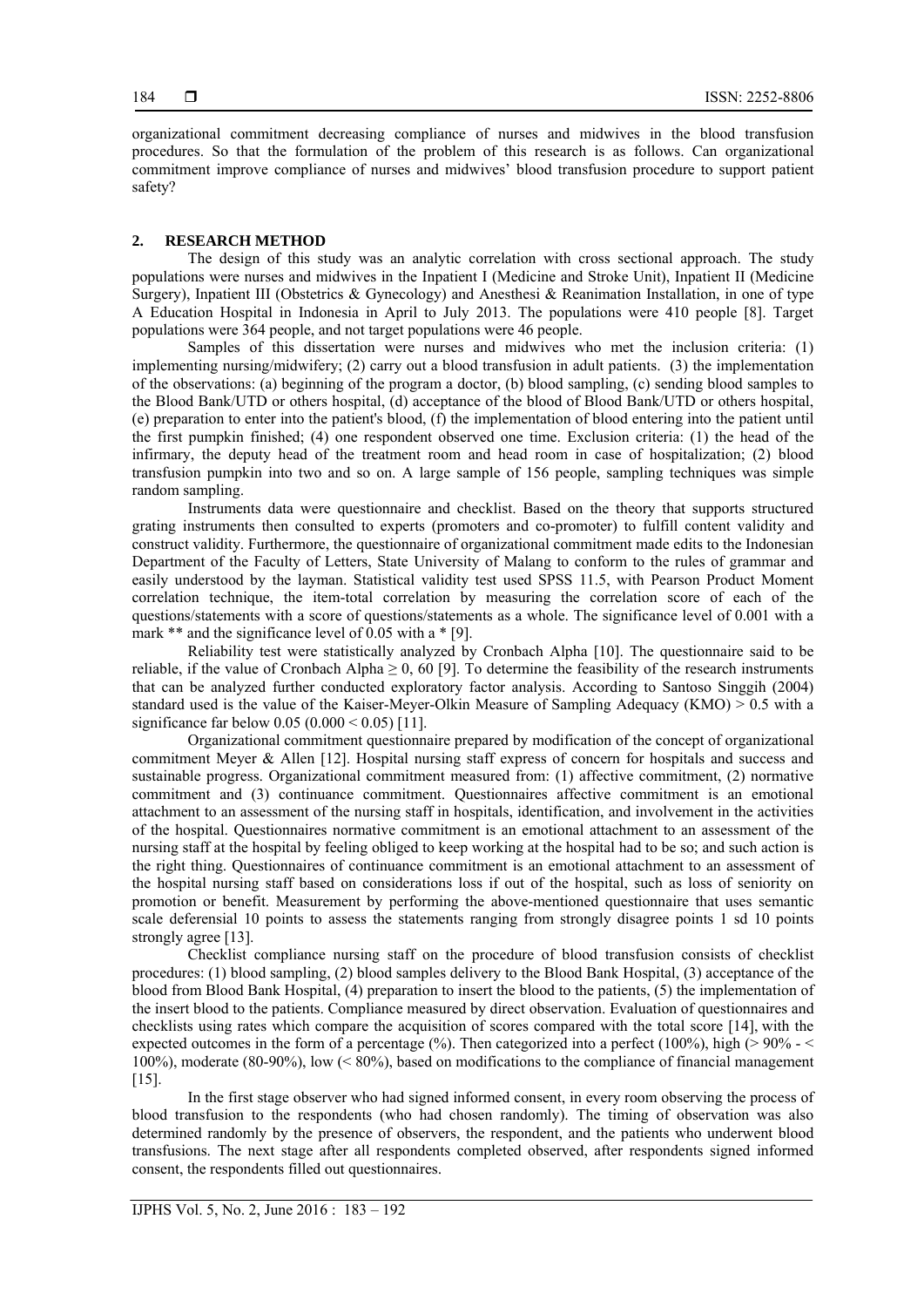The data were analyzed using descriptive, Pearson Product Moment, and SEM. Descriptive was used to analyse description of organizational commitment and compliance of nurses and midwives in blood transfusion procedure. Pearson Product Moment Correlation analysed the relationship between organizational commitment indicator and compliance indicator. SEM with Lisrel 8.30 program analysed the relationship between variables in order to find a model compliance of nurses and midwives in the blood transfusion procedure.

#### **2.1. Research Ethics**

This study had been complied research ethics, based on (a) Certificate of escaped examine ethics of Health Research Ethics Committee of the Faculty of Public Health, Airlangga University. The dated February 5, 2013 with number: 20 KEPK; (b) Then had been permitted the study of the Director dr. Saiful Anwar Malang Hospital with numbers: 070/2529/302/2013 dated March 22, 2013; (c) approved of the 46 observers through informed consent, and (d) approved of 156 respondents through the informed consent.

#### **3. RESULTS AND ANALYSIS**

## **3.1. Organizational Commitment Nurses and Midwives**

Organizational commitment was a latent variable that measured by the level of subvariable affective commitment, normative commitment, continuance commitment nurses and midwives. It was presented in Table 1.

Table 1. Organizational Commitment of Nurses and Midwives in Hospital ( $n = 156$ )

| Indicator & Sub Indicator                                                                      | <b>Average Value</b> | Category |
|------------------------------------------------------------------------------------------------|----------------------|----------|
| <b>Affective Commitment</b>                                                                    |                      |          |
| The desire to stay in the hospital because of the love                                         | 86.00%               | Medium   |
| The significance hospital                                                                      | 87.00%               | Medium   |
| AverageValue                                                                                   | 87.00%               | Medium   |
| <b>Normative Commitment</b>                                                                    |                      |          |
| Heavy feeling to leaving the hospital                                                          | 84.00%               | Medium   |
| Keep working in hospitals as a place to learn and get a job first                              | 86.00%               | Medium   |
| Complying with rules and regulations were a moral responsibility                               | 90.00%               | High     |
| Average Value                                                                                  | 86.50%               | Medium   |
| <b>Continuance Commitment</b>                                                                  |                      |          |
| The idea that it would be better if someone was still working in the organization throughout   | 74.00%               | Low      |
| his/her career                                                                                 |                      |          |
| The desire to keep working at the hospital to participate in developing a career and hospitals | 86.00%               | Medium   |
| Average Value                                                                                  | 80.00%               | Medium   |
| The average value of organizational commitment of nurses and midwives                          | 84.50%               | Medium   |

Based on table 1, it can be concluded that the organizational commitment of nurses and midwives was not perfect (100.00%), still in the medium category (84.50%). This was due to a mean value of affective commitment supported in the medium category (87.00%), normative commitment in the medium category (86.50%), and the continuance commitment in the medium category (80.00%). In detail were presented in Figure 1.

# **Average Value**



*Organizational Commitment Can Improve Compliance of Blood Transfusion Procedure (Edi Murwani)*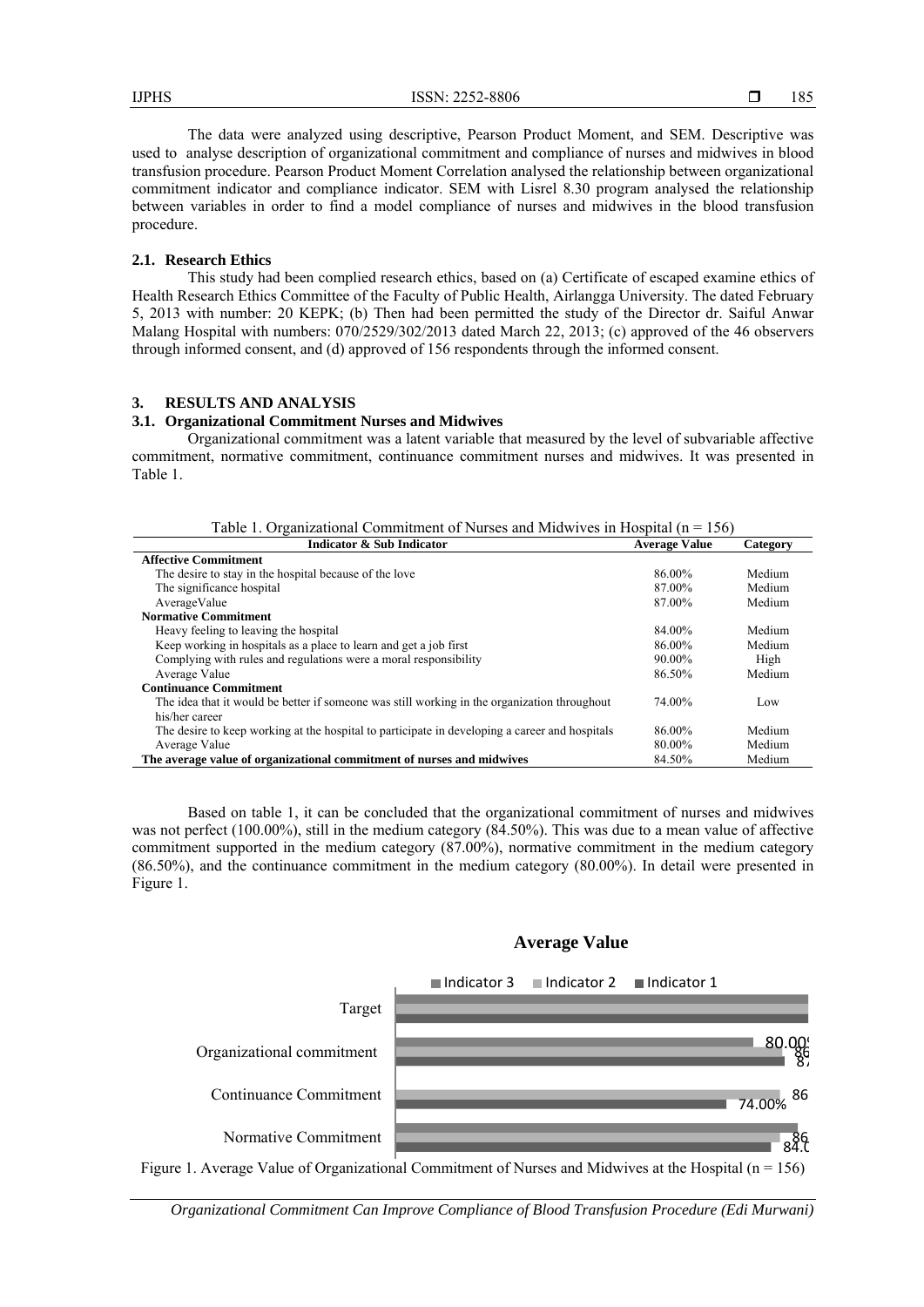#### **3.2. Compliance of Nurses and Midwives on the Blood Transfusion Procedure**

Compliance of nurses and midwives on the blood transfusion procedure measured from the compliance of (1) blood sampling procedure, (2) blood samples delivery to the Blood Bank Hospital, (3) blood admission from Blood Bank Hospital, (4) blood insert preparation, (5) blood insert implementation. It was not perfect or in the medium category (78.72%). It was contributted from the value of the compliance of sampling procedure in the low category (76.19%), compliance of blood admission from Blood Bank Hospital in the low category (79.82%), compliance of blood insert implementation into the patient in the low category (72.16%), although compliance of blood sample delivery to Blood Bank Hospital in the medium category (85.08%) and compliance blood insert preparation in the medium category (80.30%). The average values were presented in Figure 2.

> C. Blood Sampling Procedure C. Blood Sample Delivery Procedure C. Blood Admission Procedure C. Blood Insert Preparation Procedure C. Blood Insert Implementation Procedure C. Blood Transfusion Procedure Target

Figure 2. The Average Value of Compliance of Nurses and Midwives in the Blood Transfusion Procedure  $(n = 156)$ 

#### **3.3. Influence of organizational commitment indicators with indicators of compliance nurses and midwives in the blood transfusion procedure**

Table 2 showed each organizational commitment and compliance indicator has significant influences either. Indicator of organizational commitment that affected compliance indicator was only continuance commitment. It had negative effect significantly on the blood insert preparation procedure.

| <b>Influence</b>                                                                       | <b>Correlation Coefisien</b> | Conclusion      |
|----------------------------------------------------------------------------------------|------------------------------|-----------------|
| Normative commitment<br>Affective commitment                                           | $0.796**$                    | Significant     |
| Affective commitment<br>$\blacktriangleright$ Continuance commitment                   | $0.616**$                    | Significant     |
| Normative commitment<br><b>← Sontinuance commitment</b>                                | $0.689**$                    | Significant     |
| Affective commitment<br>← Eompliance of blood sampling                                 | $-0.101$                     | Not significant |
| Affective commitment<br><b>← E</b> ompliance of blood samples delivery                 | $-0.108$                     | Not significant |
| Affective commitment<br>riangle of blood acceptance                                    | 0.026                        | Not significant |
| ighthrough Separation end of blood insert preparation<br>Affective commitment          | $-0.052$                     | Not significant |
| Affectivecommitment<br><b>Exampliance of blood insert implementation</b>               | 0.008                        | Not significant |
| Normative commitment<br>← Sompliance of blood sampling                                 | $-0.140$                     | Not significant |
| Normative commitment<br>← Sempliance of blood samples delivery                         | $-0.099$                     | Not significant |
| Normative commitment<br>← Sompliance of blood acceptance procedure                     | $-0.014$                     | Not significant |
| ightharpoonup Sompliance of blood insert preparation<br>Normative commitment           | $-0.094$                     | Not significant |
| Normative commitment $\leftarrow$ Sompliance of blood insert implementation            | $-0.031$                     | Not significant |
| Continuance commitment $\longleftrightarrow$ Compliance of blood sampling              | $-0.150$                     | Not significant |
| Continuance commitment $\longleftrightarrow$ Compliance of blood samples delivery      | $-0.126$                     | Not significant |
| Continuance commitment $\longleftrightarrow$ Compliance of blood acceptance            | $-0.070$                     | Not significant |
| Continuance commitment $\longleftrightarrow$ Compliance of blood insert preparation    | $-0.160*$                    | Significant     |
| Continuance commitment $\longleftrightarrow$ Compliance of blood insert implementation | $-0.141$                     | Not significant |
| Compliance Procedure of                                                                |                              |                 |
| Blood sampling $\leftarrow$ Blood sample delivery                                      | $0.631**$                    | Significant     |
| Blood sampling $\leftarrow$ Blood acceptance                                           | $0.545**$                    | Significant     |
| Blood sampling<br>Blood insert preparation                                             | $0.777**$                    | Significant     |
| Blood sampling $\longleftrightarrow$ Blood insert implementation                       | $0.715**$                    | Significant     |
| Blood samples delivery $\leftarrow$ Blood acceptance                                   | $0.543**$                    | Significant     |
| Blood samples delivery $\leftarrow$ Blood insert preparation                           | $0.651**$                    | Significant     |
| Blood samples delivery $\leftarrow$ Blood insert implementation                        | $0.538**$                    | Significant     |
| Blood acceptance $\leftarrow$ <b>Blood</b> insert preparation                          | $0.548**$                    | Significant     |
| Blood acceptance<br>Blood insert implementation                                        | $0.538**$                    | Significant     |
| Blood insert preparation <<br>Blood insert implementation                              | $0.695**$                    | Significant     |

Table 2. Influence of Organizational Commitment Indicator to Compliance of Nurses and Midwives in the Blood Transfusion Procedure Indicator ( $n = 156$ )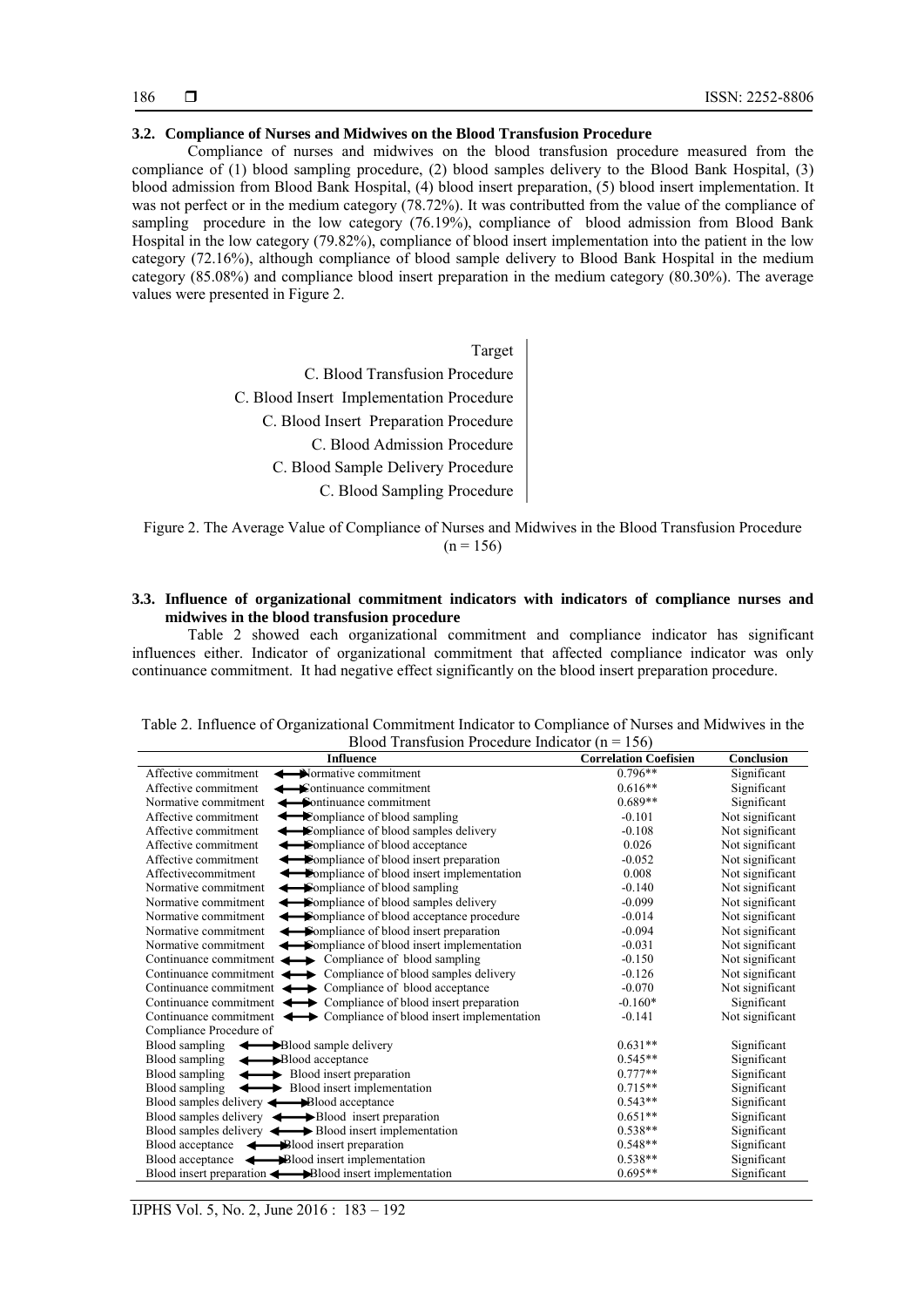Table 2 concluded that (1) the affective commitment and normative commitment did not directly affect compliance of (a) blood sample taking, (b) sending of blood samples, (c) blood acceptance, (d) blood insert preparation, and (e) blood insert implementation. (2) compliance of nurses and midwives in blood insert preparation was not only influenced by the commitment continuance, but it was influenced by compliance of nurses and midwives in the procedure of blood sampling, blood sample delivery into Blood Bank Hospital, and blood acceptance from the Blood Bank Hospital also. It had the significant positive effect. (3) compliance of blood insert preparation influenced compliance of blood insert implementation; although compliance of blood insert implementation was influenced by compliance of (a) blood sampling, (b) sending blood samples to the Blood Bank Hospital and blood acceptance from Blood Bank Hospital. It was presented in Figure 3.



Figure 3. Influence of Organizational Commitment Indicator to Compliance of Nurses and Midwives on the Blood Transfusion Procedure Indicator (n=156)

#### **3.4. The results of the analysis of Structural Equation Modeling (SEM)**

# **3.4.1. Confirmatory Factor Analysis (CFA) of Organizational Commitment of Nurses and Midwives**

Organizational commitment (Comorg) was a two level of latent variable. It was measured from affective commitment (Affctive) which had 2 indicators, normative commitment (Nrmative) which had three indicators, and continuance commitment (Cntinuanc) which had two indicators. Indicator of affective commitment was (1) the desire to stay in the hospital because of the love (LOVE), (2) the significance hospital (MEAN). Indicator of normative commitment was (1) heavy feeling to leaving the hospital (FEEL), (2) keep working in hospitals as a place to learn and get a job first (FRSTJOB), (3) complying with rules and regulations are moral responsibility (MORAL). Indicator of continuance commitment was (1) the idea that it would be better if some one is still working in the organization throughout his career (ONEORG), (2) the desire to keep working in hospital to participate in developing a career and hospitals (CAREER). Results of confirmatory factor analysis were presented in Figure 4.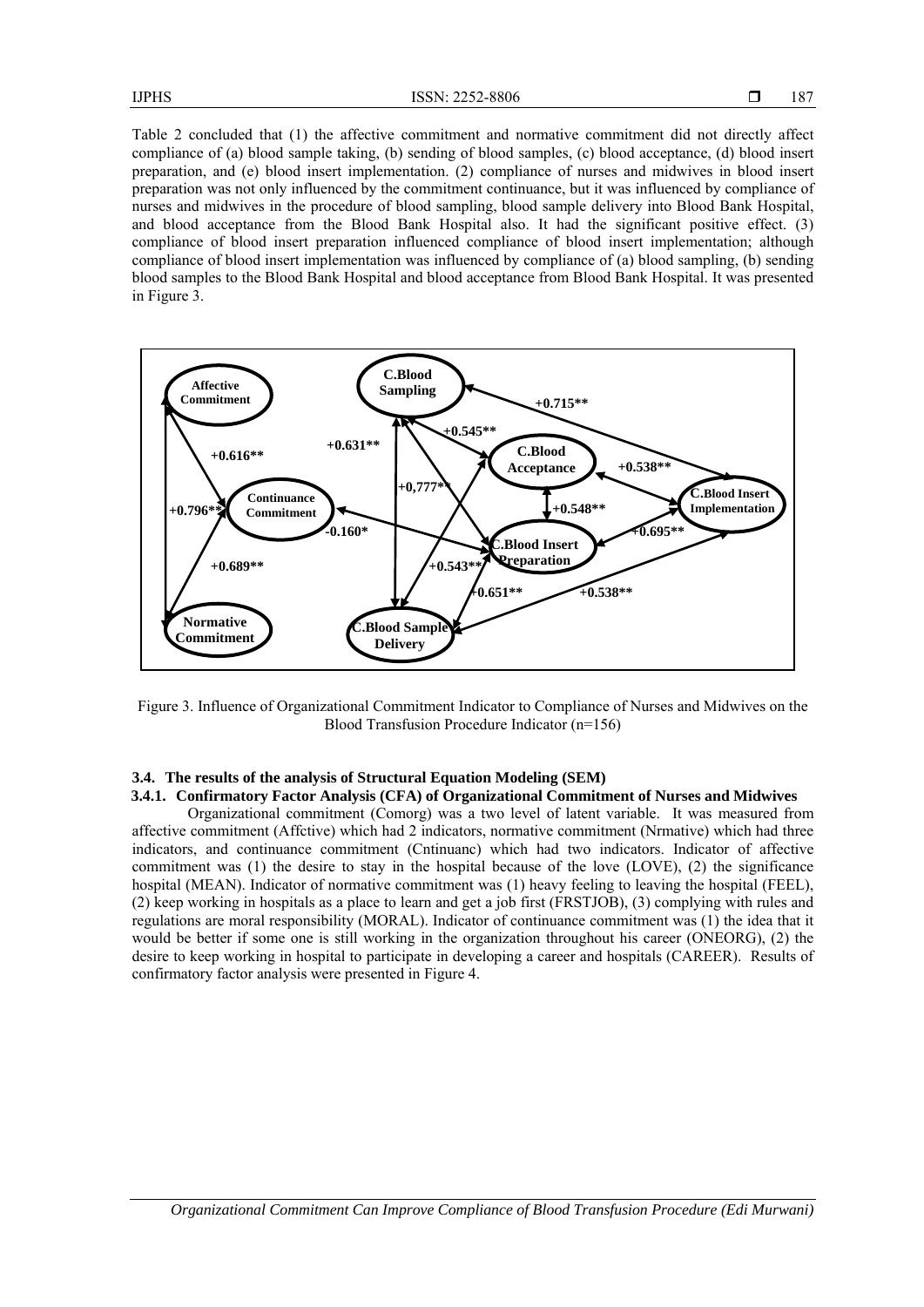

Figure 4. Confirmatory Factor Analysis Organizational Commitment of Nurses and Midwives at the Hospital  $(n = 156)$ 

Based on Figure 3, value of standardize loading factor  $\geq 0.50$  meant that all indicators and subindicators were valid and reliable. Thereby, the components of organizational commitment were affective commitment, normative commitment, and continuance commitment.

#### **3.4.2. CFA of Compliance of Nurses and Midwives on Blood Transfusion Procedure**

Compliance of nurses and midwives on the blood transfusion procedures measured the compliance of p: blood sampling (SAMPLING), sending blood samples to the Blood Bank Hospital (SEND), blood acceptance from Blood Bank Hospital (ACCEPT), blood insert preparation (PREPARE), blood insert implementation (INSERT). Result of confirmatory factor analysis was presented in Figure 5



Figure 5. Confirmatory Factor Analysis Compliance of Nurses and Midwives on the Blood Transfusion Procedur at the Hospital  $(n = 156)$ 

Figure 5 showes that the value of standardize loading factor of each indicator was  $> 0.50$ . The meaning was valid and reliable; Thus, the variable component compliance procedure of blood transfusion was compliance procedure: (1) blood sampling (SAMPLING), (2) sending blood samples to the Blood Bank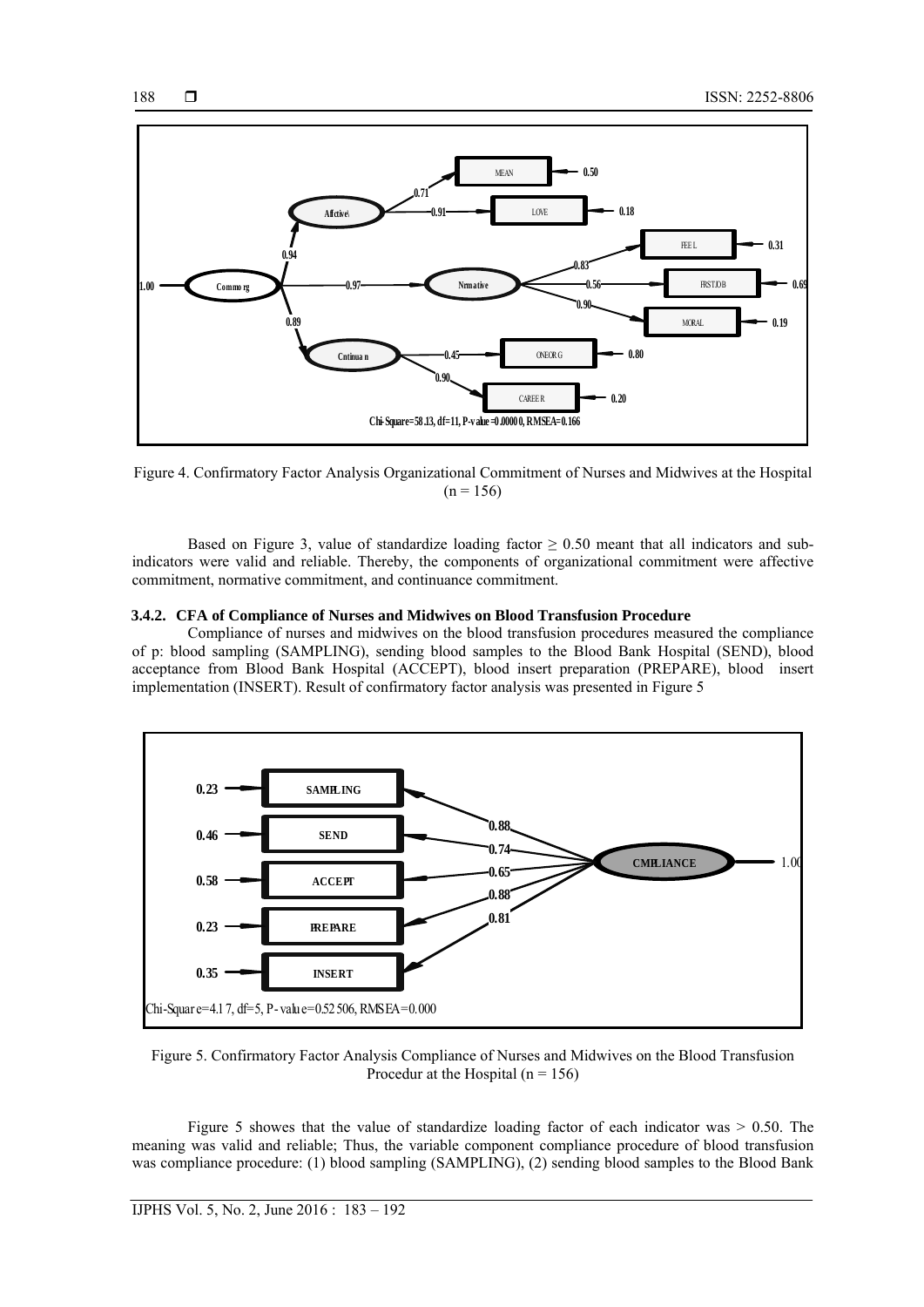Hospital (SEND), (3) blood acceptance from the Blood Bank Hospital (ACCEPT), (4 ) blood insert preparation (PREPARE) and (5) blood insert implementation (INSERT).

#### **3.4.3. Analysis of Structural Model (Full SEM)**

Based on analysis structural equation modeling a new model was found. The model was a compliance model of nurses and midwives in the blood transfusion procedure. It was presented in Figure 6.



Figure 6. Compliance Model of Nurses and Midwives in the Blood Transfusion Procedure

Figure 5 showed that (1) Compliance of nurses and midwives in the blood transfusion procedure was affected by: (a) Understanding of nurses and midwives in the instruction of the leader to carry out of blood transfusion procedure. (b) Memory of nurses and midwives about blood transfusion procedure; (c) Job satisfaction of nurses and midwives; (d) Organizational commitment of nurses and midwives, with regard (e) Personal characteristics of nurses and midwives. (2) Personal characteristics of nurses and midwives paths to compliance of nurses and midwives in the blood transfusion procedure through the understanding and memory were stronger than job satisfaction and organizational commitment paths. (3) Contributions effect of variables simultaneously to compliance by 25%.

Based on the analysis of the structural model of organizational commitment, nurses and midwives had significant negative effect on the compliance in the blood transfusion procedure. Based on table 2, continuance commitment had significant negative effect on compliance nursing personnel in preparation to enter into the patient's blood. In this dissertation, continuance commitments of nurses and midwives were been influenced by the personal characteristics of nurses and midwives, continuance commitments had an average value in the medium category (80.00%). This was due to supported by an average value of the opinion of nurses and midwives of the statement was follows. (1) It would be better if some one was still working in the organization throughout his/her career (in the low category); (2) The desire to remain working at the hospital to participate in developing a career (in the medium category). Results of this study supported A Three-Component Model of Organizational Commitment, which stated that the commitment continuance had no effect or a significant negative effect on work behaviors (attendance, OCB and performance), if it was affected by the personal characteristics, alternatives, and investments. In contrast, affective commitment of nurses and midwives had not been affected to the compliance of nurses and midwives in the blood transfusion procedure [16]. It did not supported Meyer John P., et al. (2002), which stated that affective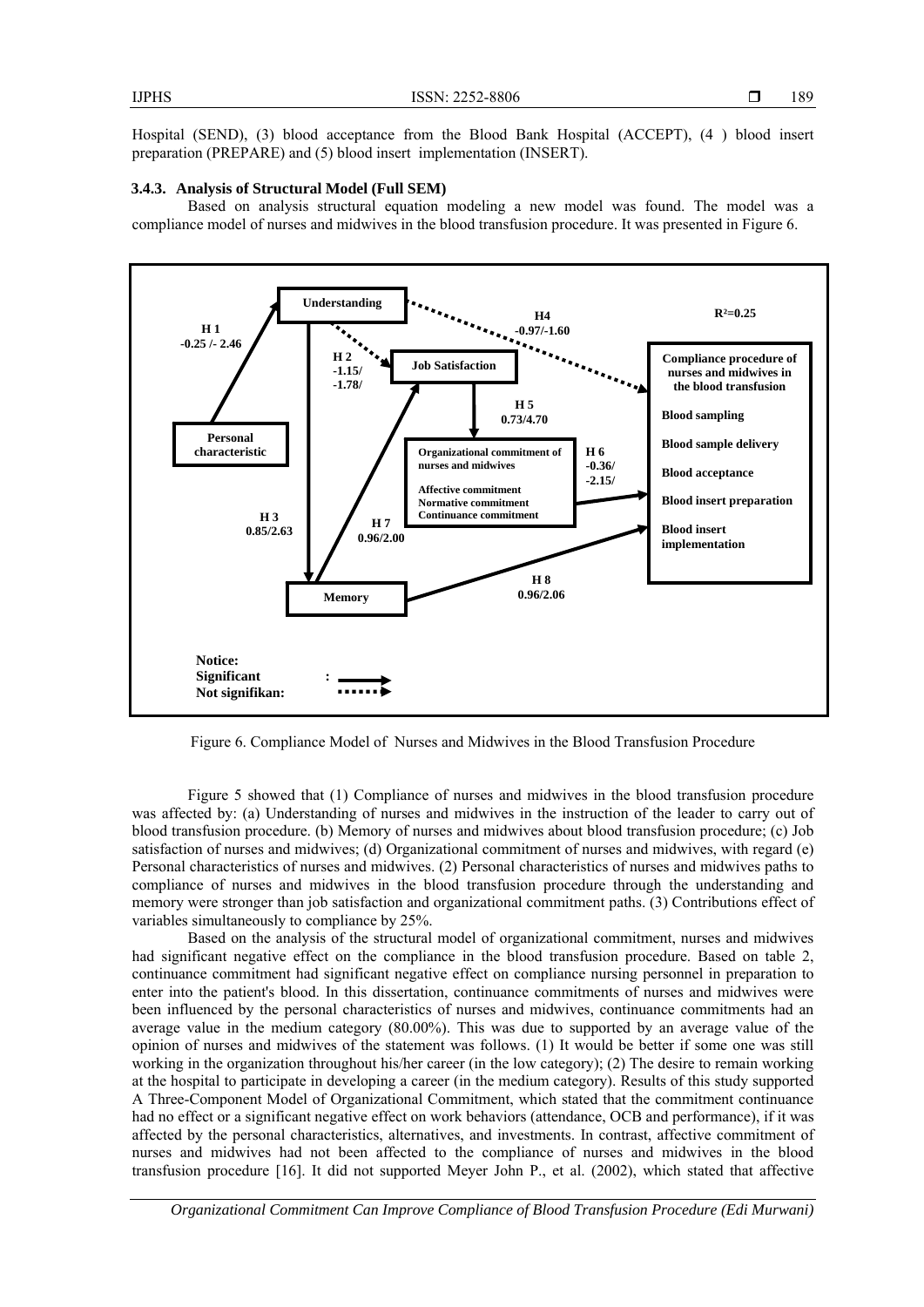commitment had positive effect significantly on work behaviors (attendance, OCB and performance). Affective commitment had influenced to the compliance of nurses and midwives if it had influenced by personal characteristic and working experience, there were supported by job satisfaction, job involvement, and occupational commitment; because of affective commitment in this study was only influenced by job satisfaction. Job involvement and occupational commitment were not investigation yet. Similarly, the results of this study stated that the normative commitment did not affect the compliance of nurses and midwives in the blood transfusion procedure. It did not support Meyer John P., et al. (2002), which stated that normative commitment had significant positive effect on work behaviors (attendance, OCB and performance) if it was influenced by personal characteristics, socialization experiences, and organizational investment [16]. In this study normative commitment was influenced by personal characteristics of nurses and midwives through the understanding of nurses and midwives in the leaders' instruction to carry out the blood transfusion procedure and memory of nurses and midwives about blood transfusion procedure, as well as job satisfaction, while socialization experiences, and organizational investment had not been studied.

#### **4. CONCLUSION**

Compliance of nurses and midwives on the blood transfusion procedure had not been perfect in the moderate category. It was measured from compliance of nurses and midwives in the procedure of (1) blood sampling, (2) blood sample delivery to the Blood Bank Hospital, (3) acceptance of the blood from Blood Bank Hospital, (4 ) blood insert preparation, (5) blood insert implementation. Perfect compliance prevented near-miss and adverse events, so as to supported patient safety program. Therefore, compliance of nurses and midwives on blood transfusion procedures needed to be improved.

The organizational commitment of nurses and midwives (measured from affective commitment, normative commitment, and continuance commitment), had a mean value in the medium category; organizational commitment of nurses and midwives had significant negative effect on the compliance of nurses and midwives in the blood transfusion procedure. But the organizational commitment of nurses and midwives can improve compliance nurses and midwives in the blood transfusion procedure if affective commitment and normative commitment of nurses and midwives improved.

Affective commitment and normative commitment of nurses and midwives needed to be upgraded to support increased compliance of nurses and midwives on blood transfusion procedures in order to support patient safety.

Efforts to increase affective commitment of nurses and midwives are as follows: (1) increasing the personal characteristics of nurses and midwives (increase understanding of nurses and midwives in the leaders' instruction to carry out blood transfusion procedure and memory of nurses and midwives about blood transfusion procedure) by way of the implementation of knowledge management. Knowledge management consists of : (a) the establishment of committees blood transfusion hospitals, (b) preparation of training modules blood transfusion, (c) carrying out the training of blood transfusion on officers who carry out the procedure of blood transfusion, (d) an increase in work culture committee blood transfusion; (2) monitoring and evaluation of patient safety blood transfusion through the recording of reporting that is accompanied by a program of repairs & follow-up; (3) an increase in job satisfaction (increase motivator factors and maintenance factors) by: (a) the evaluation of performance and providing feedback, (b) a program of recognition and promotion, (c) an increase in the working relationship among employees, (d) training supervision of the head of the chamber, (e) improvement of working conditions, (f) evaluation of hospital policy, (g) the evaluation of salary, and (h) an increase in job security; (4) socialization experiences (insert socialization program policies and procedures for blood transfusions in orientation program new nursing personnel (nurses and midwives) and (5) organizational investment (insert compliance nurses and midwives on blood transfusion procedures into program remuneration).

Efforts to improve the normative commitment of nurses and midwives are as follows: (1) The increase in job satisfaction involved the increase of motivator factors and maintenance factors. It is increased by ways of (a) evaluation of performance and providing feedback; (b) a program of recognition and promotion; (c) an increase in the working relationship among employees; (d) supervisory training for head of ward; (e) improvement of working conditions; (f) evaluation of hospital policy; (g) the evaluation of salary; and (h) an increase in job security. (2) The increase in job involvement is had been done by ways of implementing the program involvement of employees. It is in improvement programs relating to the safety of the patients that undergoes blood transfusions through the activities of the Quality Control Circle (QCC), and (3) an increase in occupational commitment or work commitments or professional commitment. It is recognized as a profession (salary based on education nursing staff /nurses and midwives) and the profession is used for life.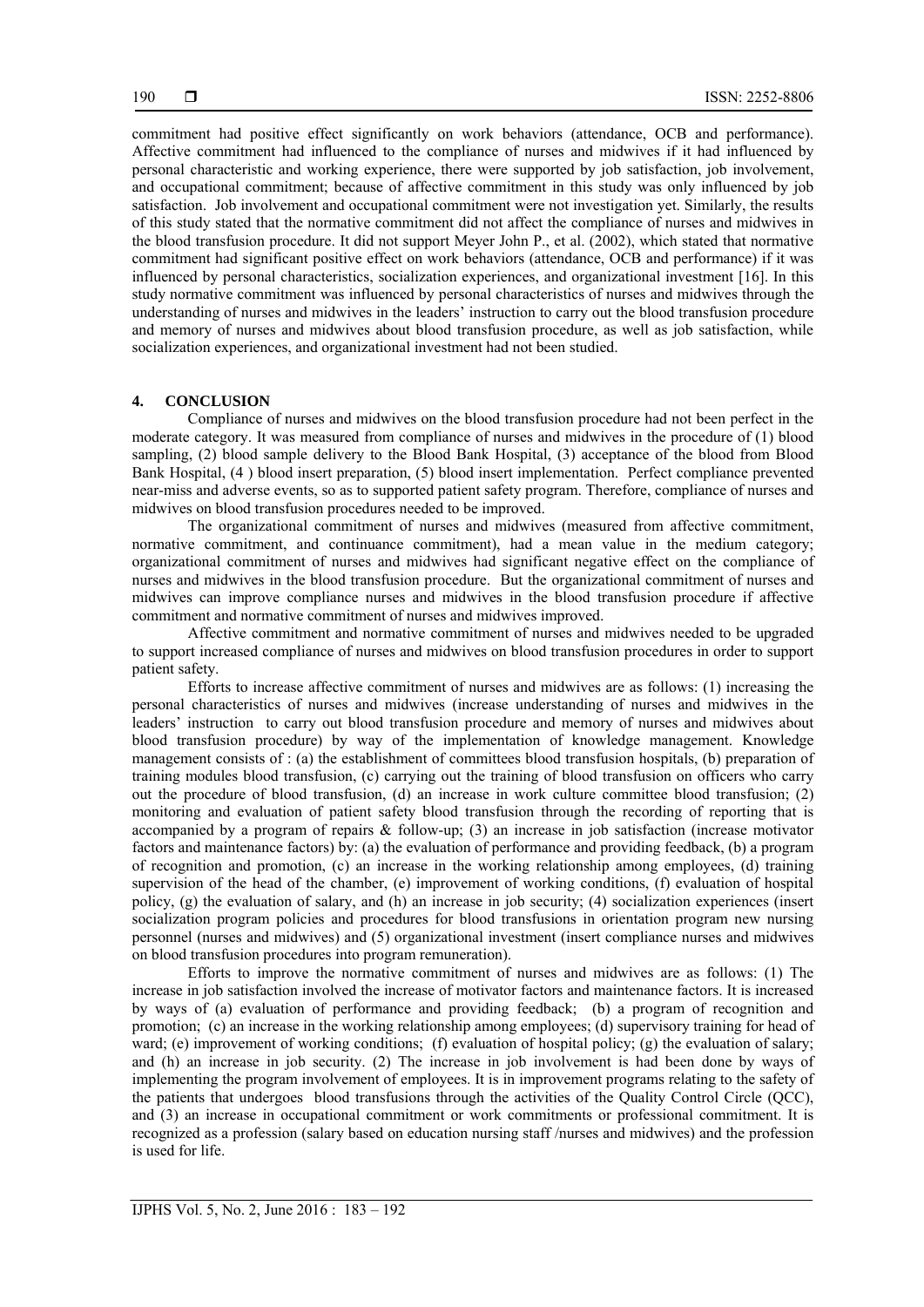#### **ACKNOWLEDGEMENTS**

Authors expressed thanks and high appreciation to the mother, husband, children, grandchild, and family for their prayers, moral, and material supported. Then to a large family of dr. Saiful Anwar Malang Hospital, East Java, Indonesia; in particular nurses and midwives and all persons who supported this research. The Kendedes Foundation, Malang, East Java, Indonesia, which had supported the funding of this research. The presented in this scientific article were had resulted of the authors'research, there were no had intervented of any organization.

#### **REFERENCES**

- [1] F. Luthans, "Organizational Behaviour," tenth Ed., Yogyakarta, Andi Publisher, 2006.
- [2] B. Maggs, *et al.*, "Annual Report SHOT (Serious Hazards of Transfusion)," Manchester, Manchester Blood Center Plymooth Grove, 2012. www.shotuk.org.
- [3] E. C. Vamvakas & M. A. Blajchman, "Transfusion-related mortality: the ongoing risk of allogenic blood transfusion and the available strategies for their prevention," *Blood*, vol/issue: 13(16), pp. 3406-3417, 2009.
- [4] A. Hossein, *et al*., "Root-cause Analysis of a Potentially Sentinel Transfusion Event; Lessons for Improvement of Patient Safety," Tehran University of Medical Sciences, *Acta Medica Iranica,* vol/issue: 50(9), pp. 624-631, 2012.
- [5] "Clinical Guide to Transfusion," *Canadian Blood Services,* 2007.
- [6] Murwani E., "Factors that Influence the Implementation of the Director on Policy about Blood Transfusion Procedure in dr. Saiful Anwar Hospital," *Thesis,* Post Graduate Program, University of Brawijaya, Malang, 2008.
- [7] Murwani E., "Compliance Model of Nursing Personnel on the Blood Transfusion Procedure at the Hospital," *Dissertation*, Doctoral Studies Program of Health Sciences, Faculty of Public Health, Airlangga University, Surabaya, Indonesia, 2015.
- [8] "Division of Nursing," dr. Saiful Anwar Hospital, Malang, 2013.
- [9] P. B. Santoso, "Statistical Analysis with Microsoft Excel and SPSS," Yogyakarta, Andi, 2005.
- [10] Kusnendi, "Structural Equation Models One and Multigroup Samples with Lisrel," Bandung, Alfabeta, 2008.
- [11] S. Singgih, "A SPSS Multivariate Statystic Exercise Book," Jakarta, PT Elexmedia Komputindo Gramedia Group, pp. 242 – 260, 2004.
- [12] Meyer J. P. & Allen N. J., "TCM Employee Commitment Survey Academic Users Guide," Department of Psychology, The Univesity of Western Ontario, 2004.
- [13] Ridwan & Kuncoro E. A., "How to Use and Interpret the Path Analysis," Bandung, Alfabeta, 2006.
- [14] S. Supriyanto & N. A. Damayanti, "Planning and Evaluation," Ed.I, Surabaya, Airlangga University Press, 2007.
- [15] "Financial Management Annual Compliance Report fo the year 2010-2011," Melbourne: Departement of Treasure and Finance State Government Victoria, Australia, 2012.
- [16] Meyer J. P., *et al.*, "Affective, Continuance, and Normative Commitment to the Organization: A Meta-analysis of Antecedents, Correlated, and Consequences," *Journal of Vocational Behaviour*, vol. 61, pp. 20-52, 2002.

#### **BIOGRAPHIES OF AUTHORS**



#### **Edi Murwani**

Doctoral Candidate, Doctoral Studies Program of Health Sciences, Faculty of Public Health, Airlangga University, Surabaya, Indonesia.

Full Duty of Head Subdivision of Research and Development dr. Saiful Anwar Malang Hospital, East Java, Indonesia. Division expertise of Hospital Management.

Lecturer Program Diploma 3 Midwifery STIKes Kendedes Malang, East Java, Indonesia Chairman of the STIKes Kendedes Malang, East Java, Indonesia

Email: edimurwani@gmail.com



#### **Stefanus Supriyanto**

Professor with expertise Field of Administrative Sciences and Health Policy,

Planning and Evaluation Special Studies, Marketing Management and Quality Management Services, at Airlangga University, Surabaya, East Java, Indonesia. Lecturer Doctoral Studies Program of Health Sciences, Faculty of Public Health, Airlangga University Surabaya, East Java, Indonesia.

Consultant and speaker of Marketing Hospital,Entrepreneurship, Health Insurance, Funding and Budgeting System and the Regional Companion Development of Regional Health System. Chairman of Masters Program in Health Services Management, Faculty of Public Health, University of Airlangga, Surabaya, East Java, Indonesia. Email: stefpri49@gmail.com